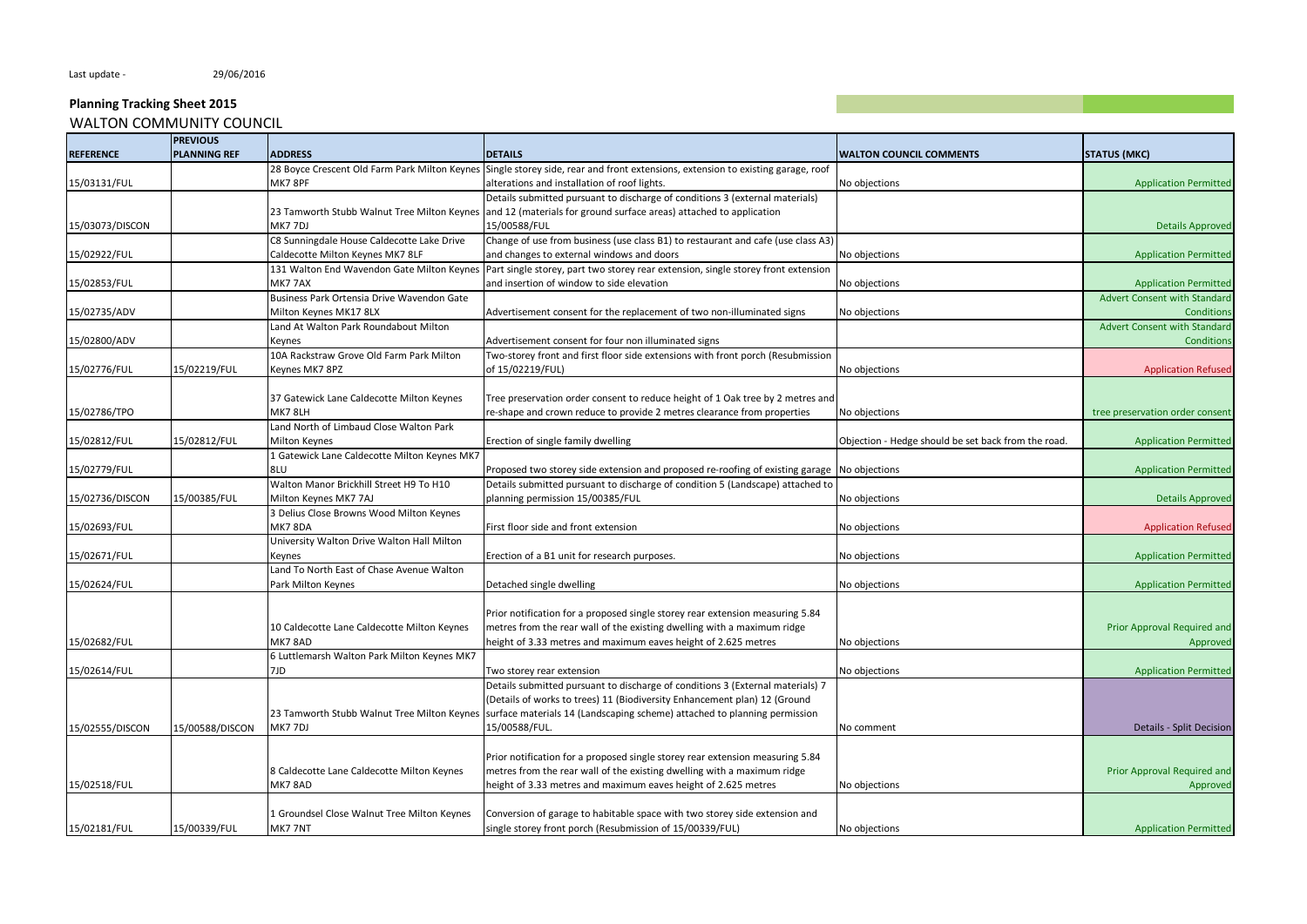|                  | <b>PREVIOUS</b>     |                                                                   |                                                                                    |                                                                                                                                                                                                                                                                                                                                                                                                                                                                                                                                                                                                                                                                                                         |                                        |
|------------------|---------------------|-------------------------------------------------------------------|------------------------------------------------------------------------------------|---------------------------------------------------------------------------------------------------------------------------------------------------------------------------------------------------------------------------------------------------------------------------------------------------------------------------------------------------------------------------------------------------------------------------------------------------------------------------------------------------------------------------------------------------------------------------------------------------------------------------------------------------------------------------------------------------------|----------------------------------------|
| <b>REFERENCE</b> | <b>PLANNING REF</b> | <b>ADDRESS</b>                                                    | <b>DETAILS</b>                                                                     | <b>WALTON COUNCIL COMMENTS</b>                                                                                                                                                                                                                                                                                                                                                                                                                                                                                                                                                                                                                                                                          | <b>STATUS (MKC)</b>                    |
|                  |                     | Fastbolt Distributors Uk Ltd Sherbourne Drive                     |                                                                                    |                                                                                                                                                                                                                                                                                                                                                                                                                                                                                                                                                                                                                                                                                                         | Prior Approval Required and            |
| 15/02488/FUL     |                     | Tilbrook Milton Keynes MK7 8AW                                    | Prior notification for the installation of photovoltaic panels                     | The Council has no objection to the application                                                                                                                                                                                                                                                                                                                                                                                                                                                                                                                                                                                                                                                         | Approved                               |
|                  |                     |                                                                   |                                                                                    |                                                                                                                                                                                                                                                                                                                                                                                                                                                                                                                                                                                                                                                                                                         |                                        |
|                  |                     |                                                                   |                                                                                    | That the Council does not support the application on                                                                                                                                                                                                                                                                                                                                                                                                                                                                                                                                                                                                                                                    |                                        |
|                  |                     |                                                                   |                                                                                    | the grounds that the application does not make clear                                                                                                                                                                                                                                                                                                                                                                                                                                                                                                                                                                                                                                                    |                                        |
|                  |                     |                                                                   |                                                                                    | that there is rotting of the Birch tree, only that there is                                                                                                                                                                                                                                                                                                                                                                                                                                                                                                                                                                                                                                             |                                        |
|                  |                     |                                                                   |                                                                                    | a potential to do so. The Committee considered that                                                                                                                                                                                                                                                                                                                                                                                                                                                                                                                                                                                                                                                     |                                        |
|                  |                     |                                                                   |                                                                                    | the Cyprus Trees were not poisonous and wanted                                                                                                                                                                                                                                                                                                                                                                                                                                                                                                                                                                                                                                                          |                                        |
|                  |                     |                                                                   |                                                                                    | clarity on the matter and considered that the reasons                                                                                                                                                                                                                                                                                                                                                                                                                                                                                                                                                                                                                                                   |                                        |
|                  |                     |                                                                   |                                                                                    | provided for the felling of the trees was not                                                                                                                                                                                                                                                                                                                                                                                                                                                                                                                                                                                                                                                           |                                        |
|                  |                     |                                                                   |                                                                                    | substantiated. The Committee would want                                                                                                                                                                                                                                                                                                                                                                                                                                                                                                                                                                                                                                                                 |                                        |
|                  |                     |                                                                   | Tree preservation order to fell two cypress trees T12, T13 due to potential        | confirmation of the rotting and considered that                                                                                                                                                                                                                                                                                                                                                                                                                                                                                                                                                                                                                                                         |                                        |
|                  |                     | 12 Denison Court Wavendon Gate Milton                             | rotting, risk of splitting, affecting street lighting and poisonous species posing | whether the Cyprus trees were poisonous or not was                                                                                                                                                                                                                                                                                                                                                                                                                                                                                                                                                                                                                                                      | <b>Tree Preservation Order Consent</b> |
| 15/02358/TPO     |                     | Keynes MK7 7JF                                                    | risk to children on site. Replant with trees more suited to the location.          | an immaterial.                                                                                                                                                                                                                                                                                                                                                                                                                                                                                                                                                                                                                                                                                          | refused                                |
|                  |                     | Walton Manor Brickhill Street H9 To H10                           | Details submitted pursuant to discharge of conditions 3 (materials) and 6          |                                                                                                                                                                                                                                                                                                                                                                                                                                                                                                                                                                                                                                                                                                         |                                        |
| 15/02359/DISCON  |                     | Milton Keynes MK7 7AJ                                             | (noise) attached to planning permission 15/00385/FUL                               | The Council has no objection to the application                                                                                                                                                                                                                                                                                                                                                                                                                                                                                                                                                                                                                                                         | <b>Details Approved</b>                |
|                  |                     | Walton Manor Brickhill Street H9 To H10                           | Development of a process and packaging facility and associated works,              | Walton Community Council considered this application<br>on the 7th of October and are supportive of the<br>application subject to the following conditions:<br>1-That the proposed development is in keeping with<br>the existing buildings.<br>$2 -$<br>That landscaping be put in place in order to<br>screen adequately the development from surrounding<br>residential areas.<br>3 - That the<br>height of the proposed development is no taller than<br>the tallest building currently on the site.<br>4-That an adequate traffic management plan is put in<br>place to reduce the impact of site traffic on Brickhill<br>Street.<br>5<br>That site traffic will not be permitted to enter or exit |                                        |
| 15/02293/FUL     |                     | Milton Keynes MK7 7AJ<br>10A Rackstraw Grove Old Farm Park Milton | including car parking, engineering works and landscaping                           | the site during school drop off and pick up times                                                                                                                                                                                                                                                                                                                                                                                                                                                                                                                                                                                                                                                       | <b>Application Permitted</b>           |
| 15/02220/CLUP    |                     | Keynes MK7 8PZ                                                    | Single storey rear extension                                                       | No objections                                                                                                                                                                                                                                                                                                                                                                                                                                                                                                                                                                                                                                                                                           | Lawful Use/Development s192            |
|                  |                     |                                                                   |                                                                                    | The council considered this application on 15th                                                                                                                                                                                                                                                                                                                                                                                                                                                                                                                                                                                                                                                         |                                        |
|                  |                     |                                                                   |                                                                                    | September and, although has no objections the                                                                                                                                                                                                                                                                                                                                                                                                                                                                                                                                                                                                                                                           |                                        |
|                  |                     |                                                                   |                                                                                    | committee was concerned that this is a large                                                                                                                                                                                                                                                                                                                                                                                                                                                                                                                                                                                                                                                            |                                        |
|                  |                     | 10A Rackstraw Grove Old Farm Park Milton                          | Two-storey front extension, first floor side extension over existing garage and    | development and has concerns that the property may                                                                                                                                                                                                                                                                                                                                                                                                                                                                                                                                                                                                                                                      |                                        |
| 15/02219/FUL     |                     | Keynes MK7 8PZ                                                    | single storey side extension                                                       | become a HIMO in the future.                                                                                                                                                                                                                                                                                                                                                                                                                                                                                                                                                                                                                                                                            | <b>Application Withdrawn</b>           |
|                  |                     |                                                                   | Details submitted pursuant to discharge of conditions 6 (landscaping scheme)       |                                                                                                                                                                                                                                                                                                                                                                                                                                                                                                                                                                                                                                                                                                         |                                        |
|                  |                     | 12 Bradbourne Drive Tilbrook Milton Keynes                        | and 7 (external plant and equipment) attached to planning permission               | Customer made comments in support of the Planning                                                                                                                                                                                                                                                                                                                                                                                                                                                                                                                                                                                                                                                       |                                        |
| 15/02234/DISCON  | 14/02678/FUL        | MK7 8AT                                                           | 14/02678/FUL                                                                       | Application - No objections                                                                                                                                                                                                                                                                                                                                                                                                                                                                                                                                                                                                                                                                             | Conditions not discharged              |
|                  |                     |                                                                   |                                                                                    |                                                                                                                                                                                                                                                                                                                                                                                                                                                                                                                                                                                                                                                                                                         |                                        |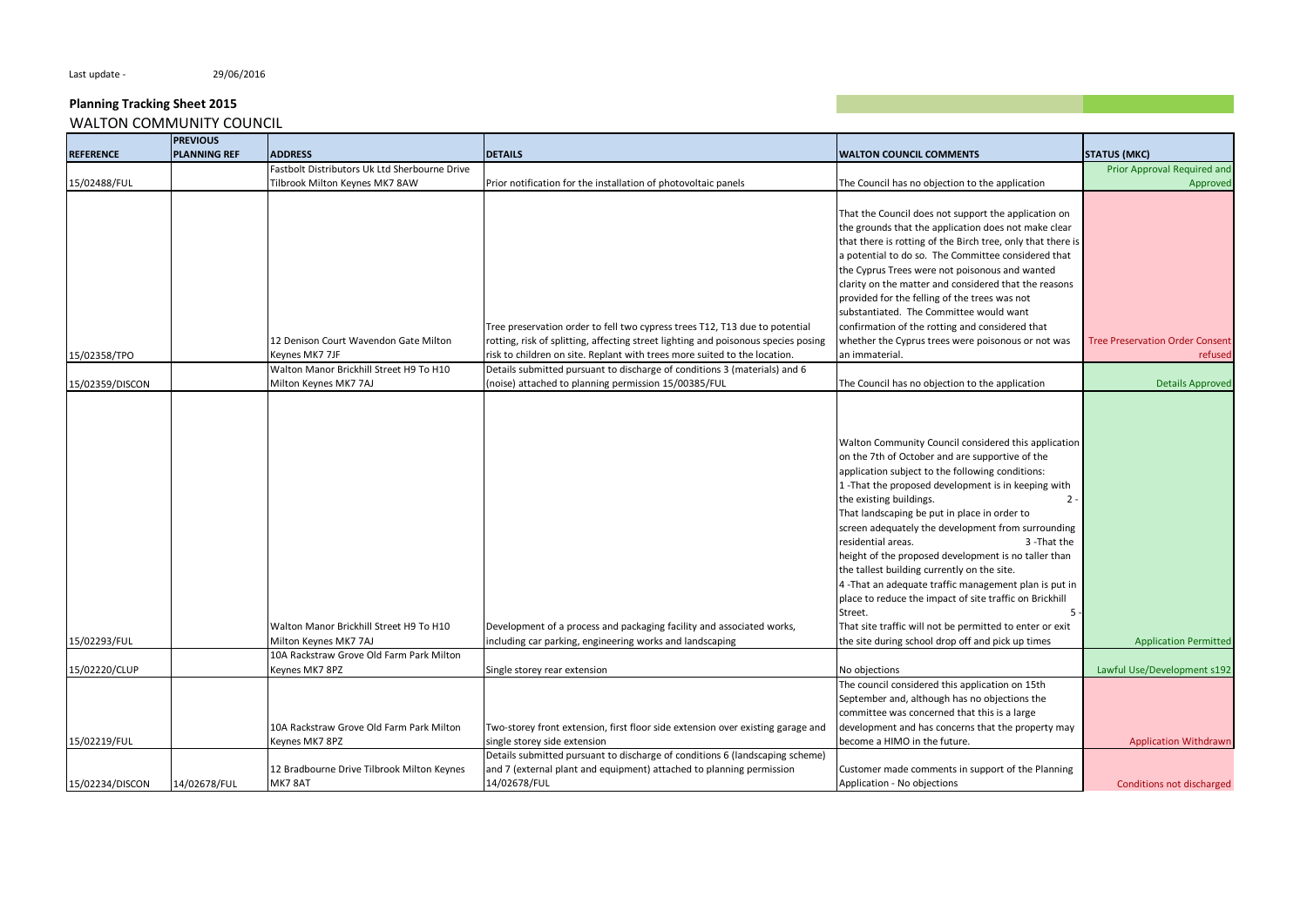|                  | <b>PREVIOUS</b>     |                                               |                                                                                 |                                                          |                                     |
|------------------|---------------------|-----------------------------------------------|---------------------------------------------------------------------------------|----------------------------------------------------------|-------------------------------------|
| <b>REFERENCE</b> | <b>PLANNING REF</b> | <b>ADDRESS</b>                                | <b>DETAILS</b>                                                                  | <b>WALTON COUNCIL COMMENTS</b>                           | <b>STATUS (MKC)</b>                 |
|                  |                     |                                               |                                                                                 |                                                          |                                     |
|                  |                     |                                               |                                                                                 | The council considered this application on 15th          |                                     |
|                  |                     |                                               |                                                                                 | September and object on the following grounds. The       |                                     |
|                  |                     |                                               | Tree preservation order consent for front garden T1 (Mature Oak) to reduce      | committee considered that there was not enough           |                                     |
|                  |                     | 37 Gatewick Lane Caldecotte Milton Keynes     | and reshape the crown by 20% and remove deadwood. Reduce the branches           | information to comment and that the applicant had        |                                     |
| 15/02183/TPO     |                     | MK7 8LH                                       | back from both properties to give a 2 metre clearance                           | not provided any reasons for the proposed works.         | <b>Application Refused</b>          |
|                  |                     |                                               |                                                                                 | The council considered this application on 15th          |                                     |
|                  |                     |                                               |                                                                                 | September and, although not objecting to the             |                                     |
|                  |                     |                                               |                                                                                 | application, feel they can only support the felling of   |                                     |
|                  |                     |                                               |                                                                                 | the tree on the condition that the tree is replaced with |                                     |
|                  |                     |                                               |                                                                                 | another appropriate tree.                                |                                     |
|                  |                     | 61 Lichfield Down Walnut Tree Milton Keynes   | Discharge of condition 9 (retained trees) attached to application 04/00262/FUL  | It also seemed to the committee that the tree is         |                                     |
| 15/02111/DISCON  |                     | MK7 7AS                                       | to fell one Willow Tree (T4)                                                    | situated on amenity land                                 | <b>Details Approved</b>             |
|                  |                     | Walton Manor Brickhill Street H9 To H10       | Notification of intention to demolish former caretaker's accommodation and      | Customer made comments in support of the Planning        |                                     |
| 15/02088/DEMNOT  |                     | Milton Keynes MK7 7AJ                         | associated outbuildings                                                         | Application - No objections                              | Approval not Required               |
|                  |                     |                                               |                                                                                 |                                                          |                                     |
|                  |                     |                                               |                                                                                 | Walton Community Council considered this application     |                                     |
|                  |                     |                                               |                                                                                 | on 15th September and wish to object on the grounds      |                                     |
|                  |                     |                                               |                                                                                 | that the Council considers that in general there should  |                                     |
|                  |                     |                                               |                                                                                 | be no signage on roundabouts and that the Council's      |                                     |
|                  |                     |                                               |                                                                                 | emerging                                                 |                                     |
|                  |                     |                                               |                                                                                 | Neigbourhood Plan specifically identifies advertising    | <b>Advert Consent with Standard</b> |
| 15/02156/ADV     |                     | Land At Caldecotte Roundabout Milton Keynes   | Advertisement consent to display three non illuminated signs                    | on roundabouts as a distraction and a real concern.      | <b>Conditions</b>                   |
|                  |                     |                                               |                                                                                 |                                                          |                                     |
|                  |                     |                                               |                                                                                 | Walton Community Council considered this application     |                                     |
|                  |                     |                                               |                                                                                 | on 2nd September and wish to object on the following     |                                     |
|                  |                     |                                               |                                                                                 | grounds. The proposed development is inconsistent        |                                     |
|                  |                     |                                               |                                                                                 | with the outline planning layout. The Council believes   |                                     |
|                  |                     |                                               |                                                                                 | the development would encroach on amenity land.          |                                     |
|                  |                     |                                               |                                                                                 | The Council considers the proposed development           |                                     |
|                  |                     | Land North of Limbaud Close Walton Park       |                                                                                 | would be situated too close to the boundary of the       |                                     |
| 15/01772/FUL     |                     | Milton Keynes                                 | Erection of Single Family Dwelling                                              | Redway.                                                  | <b>Application Withdrawn</b>        |
|                  |                     |                                               |                                                                                 |                                                          |                                     |
|                  |                     |                                               |                                                                                 | Walton Community Council considered this application     |                                     |
|                  |                     |                                               |                                                                                 | on 2nd September and wish to object on the grounds       |                                     |
|                  |                     |                                               |                                                                                 | that the Council considers that in general there should  |                                     |
|                  |                     |                                               |                                                                                 | be no signage on roundabouts and that the Council's      |                                     |
|                  |                     |                                               |                                                                                 | emerging Neigbourhood Plan specifically identifies       |                                     |
|                  |                     | Water Mill Roundabout Caldecotte Lake Drive   |                                                                                 | advertising on roundabouts as a distraction and a real   | Advert Consent with Standard        |
| 15/01949/ADV     |                     | Caldecotte Milton Keynes                      | Advertisement consent to display three non illuminated signs                    | concern                                                  | <b>Conditions</b>                   |
|                  |                     | 13 Boyce Crescent Old Farm Park Milton Keynes | Erection of front porch, part single and part two storey rear extension, single |                                                          |                                     |
| 15/01861/FUL     |                     | MK7 8PG                                       | storey side extension and alterations to side elevation                         |                                                          |                                     |
|                  |                     |                                               |                                                                                 | No objections                                            | <b>Application Permitted</b>        |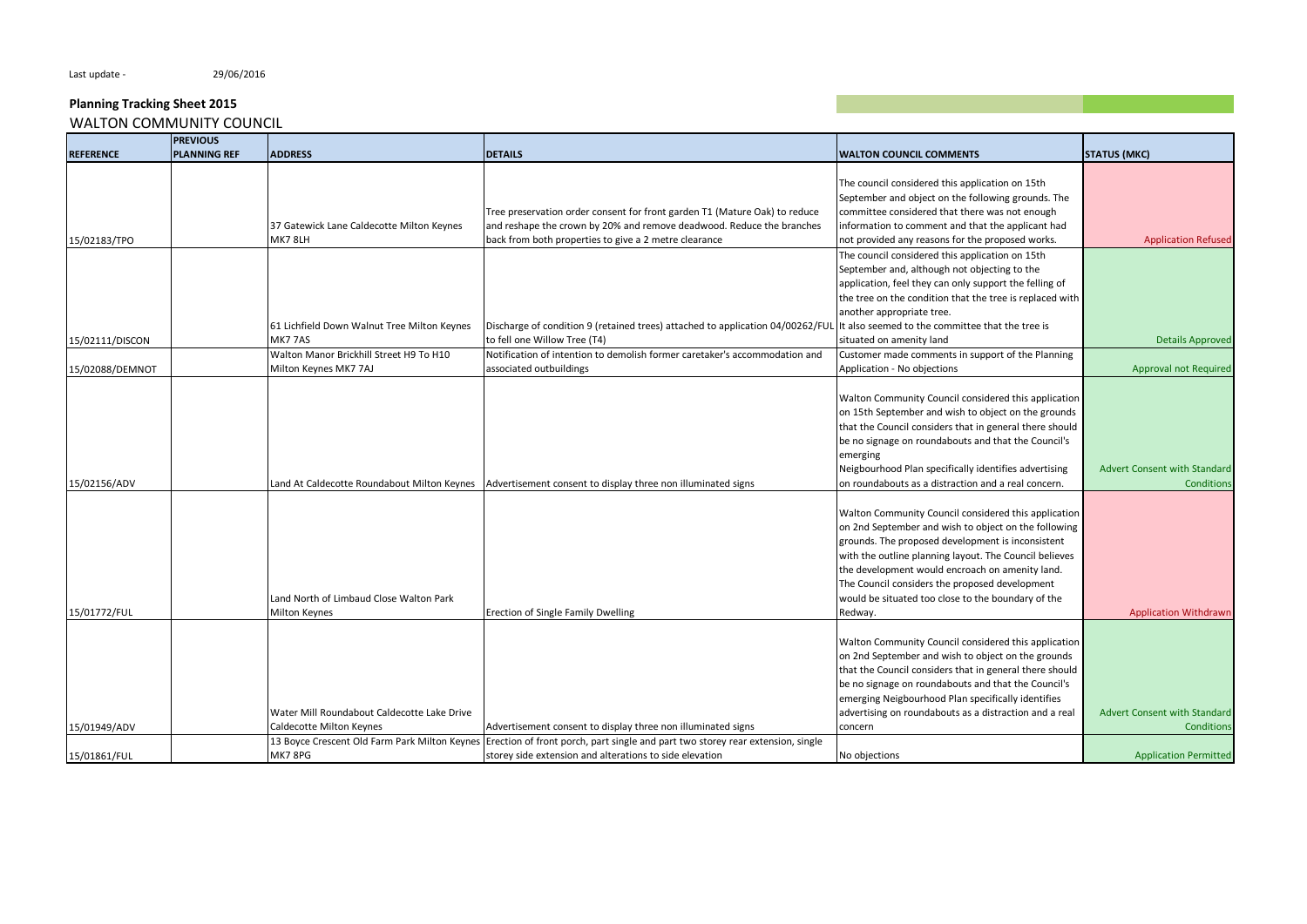|                  | <b>PREVIOUS</b>     |                                               |                                                                               |                                                         |                                     |
|------------------|---------------------|-----------------------------------------------|-------------------------------------------------------------------------------|---------------------------------------------------------|-------------------------------------|
| <b>REFERENCE</b> | <b>PLANNING REF</b> | <b>ADDRESS</b>                                | <b>DETAILS</b>                                                                | <b>WALTON COUNCIL COMMENTS</b>                          | <b>STATUS (MKC)</b>                 |
|                  |                     |                                               |                                                                               |                                                         |                                     |
|                  |                     |                                               |                                                                               | Walton Community Council considered this application    |                                     |
|                  |                     |                                               |                                                                               | on 2nd September and wish to object on the grounds      |                                     |
|                  |                     |                                               |                                                                               | that the Council considers that in general there should |                                     |
|                  |                     |                                               |                                                                               | be no signage on roundabouts and that the Council's     |                                     |
|                  |                     |                                               |                                                                               | emerging Neigbourhood Plan specifically identifies      |                                     |
|                  |                     | Roundabout Sponsorship Browns Wood            |                                                                               | advertising on roundabouts as a distraction and a real  | <b>Advert Consent with Standard</b> |
| 15/01948/ADV     |                     | Roundabout Milton Keynes                      | Advertisement consent to display four non illuminated signs                   | concern                                                 | <b>Conditions</b>                   |
|                  |                     |                                               |                                                                               |                                                         |                                     |
|                  |                     |                                               |                                                                               | Walton Community Council considered this application    |                                     |
|                  |                     |                                               |                                                                               | on 2nd September and wish to object on the grounds      |                                     |
|                  |                     |                                               |                                                                               |                                                         |                                     |
|                  |                     |                                               |                                                                               | that the Council considers that in general there should |                                     |
|                  |                     |                                               |                                                                               | be no signage on roundabouts and that the Council's     |                                     |
|                  |                     |                                               |                                                                               | emerging Neigbourhood Plan specifically identifies      |                                     |
|                  |                     | Roundabout Sponsorship Tilbrook Roundabout    |                                                                               | advertising on roundabouts as a distraction and a real  | Advert Consent with Standard        |
| 15/01706/ADV     |                     | Milton Keynes                                 | Advertisement consent for 4x signs at roundabout                              | concern                                                 | <b>Conditions</b>                   |
|                  |                     |                                               |                                                                               | Walton Community Council considered this application    |                                     |
|                  |                     |                                               |                                                                               | on 2nd September and wish to object on the grounds      |                                     |
|                  |                     |                                               |                                                                               | that the proposals would constitute an over             |                                     |
|                  |                     |                                               |                                                                               | development of the plot and that the proposed           |                                     |
|                  |                     | 6 Balsam Close Walnut Tree Milton Keynes MK7  |                                                                               | development would be located too close to the           |                                     |
| 15/01276/FUL     |                     | 7NB                                           | Convert garage to annex, alterations and single storey side extension         | neighbour's boundary.                                   | <b>Application Permitted</b>        |
|                  |                     | 28 Gatewick Lane Caldecotte Milton Keynes     |                                                                               |                                                         |                                     |
| 15/01671/CLUP    |                     | <b>MK7 8LJ</b>                                | Certificate of lawfulness for the proposed single storey rear extension       | No objections                                           | Lawful Use/Development s192         |
|                  |                     |                                               |                                                                               |                                                         |                                     |
|                  |                     |                                               |                                                                               | Walton Community Council considered the TPO on 2nd      |                                     |
|                  |                     |                                               |                                                                               | September and although has no objection would           |                                     |
|                  |                     |                                               |                                                                               | request that, in the event that the tree is removed,    |                                     |
|                  |                     | 11 Walton Road Walnut Tree Milton Keynes      | Tree Preservation consent to remove the main stem at the base of the ash tree | that it be relocated to a more suitable location as per | <b>Agricultural Notification -</b>  |
| 15/01678/TPO     |                     | MK7 7AF                                       | (T1) on the west side                                                         | the Council's emerging Neighbourhood Plan.              | Permitted                           |
|                  |                     | 5 Seagrave Court Walton Park Milton Keynes    |                                                                               | Customer made comments in support of the Planning       |                                     |
| 15/01409/FUL     |                     | MK7 7HA                                       | Single storey side extension                                                  | Application - No objections                             | <b>Application Permitted</b>        |
|                  |                     | 14 Longhedge Caldecotte Milton Keynes MK7     |                                                                               | Customer made comments in support of the Planning       |                                     |
| 15/01415/FUL     |                     | 8LA                                           | 2 Storey front extension and new rear doors                                   | Application - No objections                             | <b>Application Permitted</b>        |
|                  |                     | 38 Tallis Lane Browns Wood Milton Keynes      | Non material amendment to application (15/00429/FUL) to repositioning of      |                                                         |                                     |
| 15/01345/NMA     | 15/00429/FUL        | MK7 8DZ                                       | windows to rear elevation and reducing size of rendering on side elevation    |                                                         | <b>Application Permitted</b>        |
|                  |                     | 21 Martell Close Caldecotte Milton Keynes MK7 |                                                                               | Customer made comments in support of the Planning       |                                     |
| 15/01331/FUL     |                     | 8AG                                           | Single Storey Rear Extension                                                  | Application - No objections                             | <b>Application Permitted</b>        |
|                  |                     | 70 Dunchurch Dale Walnut Tree Milton Keynes   |                                                                               | Customer made comments in support of the Planning       |                                     |
| 15/01290/FUL     |                     | MK77BU                                        | First floor front and rear extensions with garage conversion                  | Application - No objections                             | <b>Application Permitted</b>        |
|                  |                     |                                               |                                                                               |                                                         |                                     |
|                  |                     | Walton Cottage, 20 Tamworth Stubb, Walnut     |                                                                               |                                                         |                                     |
| 15/01218/DISCON  | 14/02904/FUL        | Tree, Milton Keynes, MK7 7DD                  | Discharge of Condition 4 (materials) attached to previous planning permission |                                                         | <b>Details Approved</b>             |
|                  |                     | 16 Ireland Close, Browns Wood, Milton Keynes, | Discharge of Condition 4 (surface water drainage) attached to previous        |                                                         |                                     |
| 15/01121/DISCON  | 15/000210/FUL       | MK7 8EQ                                       | planning permission                                                           |                                                         | details refused                     |
|                  |                     | 23 Tamworth Stubb, Walnut Tree, Milton        |                                                                               |                                                         | Prior Approval Required and         |
| 15/01067/DEMONT  |                     | Keynes, MK7 7DJ                               | Demolition of detached bungalow                                               |                                                         | Refused                             |
|                  |                     | 12 Bradbourne Drive, Tilbrook, Milton Keynes, |                                                                               |                                                         |                                     |
| 15/00956/NMA     | 14/02678/FUL        | MK7 8AT                                       | Non material amendments to previous planning permission                       |                                                         | <b>Application Permitted</b>        |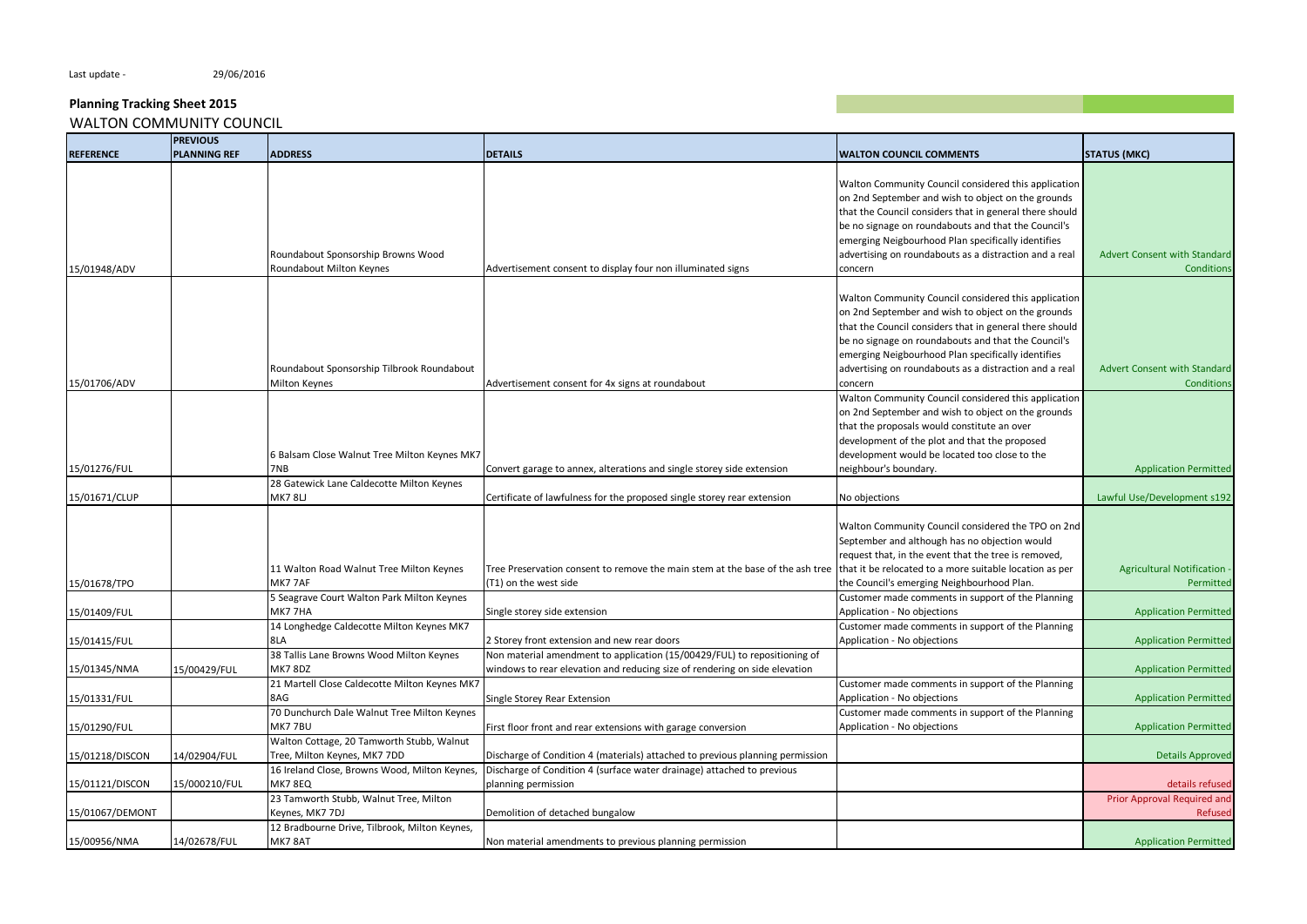|                  | <b>PREVIOUS</b>     |                                                 |                                                                                |                                                                                                                                 |                              |
|------------------|---------------------|-------------------------------------------------|--------------------------------------------------------------------------------|---------------------------------------------------------------------------------------------------------------------------------|------------------------------|
| <b>REFERENCE</b> | <b>PLANNING REF</b> | <b>ADDRESS</b>                                  | <b>DETAILS</b>                                                                 | <b>WALTON COUNCIL COMMENTS</b>                                                                                                  | <b>STATUS (MKC)</b>          |
|                  |                     | 126 Studley Knapp, Walnut Tree, Milton          |                                                                                |                                                                                                                                 |                              |
| 15/00924/FUL     |                     | Keynes, MK7 7NE                                 | Ground floor rear extension                                                    |                                                                                                                                 | <b>Application Permitted</b> |
|                  |                     | 32 Ravel Close, Old Farm Park, Milton Keynes,   |                                                                                |                                                                                                                                 |                              |
| 15/00907/CLUP    |                     | <b>MK7 8EY</b>                                  | Certificate of lawfulness for the proposed rear extenstion                     |                                                                                                                                 | Lawful Use/Development s192  |
|                  |                     | 18 Longhedge, Caldecotte, Milton Keynes, MK7    |                                                                                |                                                                                                                                 |                              |
|                  |                     |                                                 |                                                                                |                                                                                                                                 |                              |
| 15/00891/CLUP    |                     | 8LA                                             | Certificate of lawfulness for a single storey rear extension                   |                                                                                                                                 | Lawful Use/Development s192  |
|                  |                     |                                                 |                                                                                |                                                                                                                                 |                              |
|                  |                     |                                                 | Replacement of existing 11m (13.6m to the top of the antennas) monopole        |                                                                                                                                 |                              |
|                  |                     |                                                 | with new 15m (to the top of the antennas) monopole; replacement of existing    |                                                                                                                                 |                              |
|                  |                     | Telecommunication Station, Browns Wood          | 6 antennas; replacement of equipment housing within existig equipment cabin,   | Customer made comments in support of the Planning                                                                               |                              |
| 15/00870/FULTN   |                     | Roundabout, Milton Keynes                       | along with minor ancillary development                                         | Application - No objections                                                                                                     | <b>Application Permitted</b> |
|                  |                     | 17 Tamworth Stubb, Walnut Tree, Milton          |                                                                                | Customer made comments in support of the Planning                                                                               |                              |
| 15/00826/FUL     |                     | Keynes, MK7 7DJ                                 | Erection of rear conservatory                                                  | Application                                                                                                                     | <b>Application Permitted</b> |
|                  |                     | 23 Gabriel Close, Browns Wood, Milton Keynes,   | Two storey side extension with single porch (resubmission of previous          | Customer made comments in support of the Planning                                                                               |                              |
| 15/00815/FUL     | 14/02717/FUL        | MK7 8HA                                         | withdrawn application)                                                         | Application                                                                                                                     | <b>Application Permitted</b> |
|                  |                     |                                                 |                                                                                |                                                                                                                                 |                              |
|                  |                     |                                                 |                                                                                |                                                                                                                                 |                              |
|                  |                     |                                                 |                                                                                |                                                                                                                                 |                              |
|                  |                     |                                                 |                                                                                |                                                                                                                                 |                              |
|                  |                     |                                                 |                                                                                | Customer objects to planning permission - The council object to                                                                 |                              |
|                  |                     |                                                 |                                                                                | the retrospective planning applications on the grounds that<br>applicants should apply for permission before construction takes |                              |
|                  |                     |                                                 |                                                                                |                                                                                                                                 |                              |
|                  |                     |                                                 |                                                                                | place and any build already taken place that is deemed to require                                                               |                              |
|                  |                     |                                                 |                                                                                | planning permission is removed until such time as permission is                                                                 |                              |
|                  |                     |                                                 |                                                                                | granted. The council object to the extension on the following<br>grounds: The plans show no proper detail in order to make an   |                              |
|                  |                     |                                                 |                                                                                | informed decision The materials to be used especially the                                                                       |                              |
|                  |                     |                                                 |                                                                                | polycarbonate sheets are unsightly and out of context with                                                                      |                              |
|                  |                     |                                                 |                                                                                | surrounding conservatories and would request that alternative                                                                   |                              |
|                  |                     |                                                 |                                                                                | material is sourced. The plans do not clearly show the extent of                                                                |                              |
|                  |                     |                                                 |                                                                                | the build - are there proper footings required or are the footings                                                              |                              |
|                  |                     |                                                 |                                                                                | such for a conservatory? Is the build to be used for habitation or is                                                           |                              |
|                  |                     |                                                 |                                                                                | it a lean too? What is the actual extent of the build? None of                                                                  |                              |
|                  |                     |                                                 |                                                                                | these questions are answered by the plans submitted. The council                                                                |                              |
|                  |                     |                                                 |                                                                                | note the neighbours party wall agreement and question how                                                                       |                              |
|                  |                     |                                                 |                                                                                | access will be obtained should the proposed build be 2 allowed.                                                                 |                              |
|                  |                     |                                                 |                                                                                | With respect to the fence, the council object to any resident                                                                   |                              |
|                  |                     |                                                 |                                                                                | taking over amenity land when there has been no proper sale.                                                                    |                              |
|                  |                     |                                                 |                                                                                | Therefore they believe the fence cannot be moved until proven                                                                   |                              |
|                  |                     | 25 Sipthorp Close, Wavendon Gate, Milton        | Change of use of amenity land to garden use, erection of fencing and extension | that the land has been sold subject to the proper legal usufruct for                                                            |                              |
| 15/00766/FUL     |                     | Keynes, MK7 7TH                                 | to rear (retrospective)                                                        | the neighbour who currently can access that land to affect repairs.                                                             | <b>Application Refused</b>   |
|                  |                     | 26 Shuttleworth Grove, Wavendon Gate, Miltor    |                                                                                | Customer made comments in support of the Planning                                                                               |                              |
| 15/00729/FUL     |                     | Keyne, MK7 7RX                                  | Erection of conservatory                                                       | Application                                                                                                                     | <b>Application Permitted</b> |
|                  |                     | 34 Bantock Close, Browns Wood, Milton           | Minor material amendments to approved plans attached to previous planning      | Customer made comments in support of the Planning                                                                               |                              |
| 15/00707/MMAM    | 14/02144/FUL        | Keynes, MK7 8DS                                 | permission to reduce size of ground floor extension                            | Application                                                                                                                     | <b>Application Permitted</b> |
|                  |                     |                                                 | Replacement of existing 20 metre monopole with new 20 metre monopole on        |                                                                                                                                 |                              |
|                  |                     | Fastbolt Distributors UK Ltd, Sherbourne Drive, | existing root foundation, the replacement of existing equipment cabinets,      | Customer made comments in support of the Planning                                                                               |                              |
| 15/00656/FULTN   |                     | Tilbrook, Milton Keynes                         | along with minor ancillary development                                         | Application                                                                                                                     | <b>Application Permitted</b> |
|                  |                     |                                                 |                                                                                |                                                                                                                                 |                              |
|                  |                     | Intervet K Ltd, Walton Manor, Brickhill Street, | Certificate of lawfulness for the proposed minor extension replacement plant   | Customer made comments in support of the Planning                                                                               |                              |
| 15/00635/CLUP    |                     | H9 to H10, Milton Keynes, MK7 7AJ               | material and new roof                                                          | Application                                                                                                                     | Lawful Use/Development s192  |
|                  |                     | 65 Pimpernel Grove, Walnut Tree, Milton         |                                                                                |                                                                                                                                 |                              |
| 15/00602/FUL     |                     | Keynes, MK7 7LG                                 | Replacement windows and doors                                                  |                                                                                                                                 | <b>Application Permitted</b> |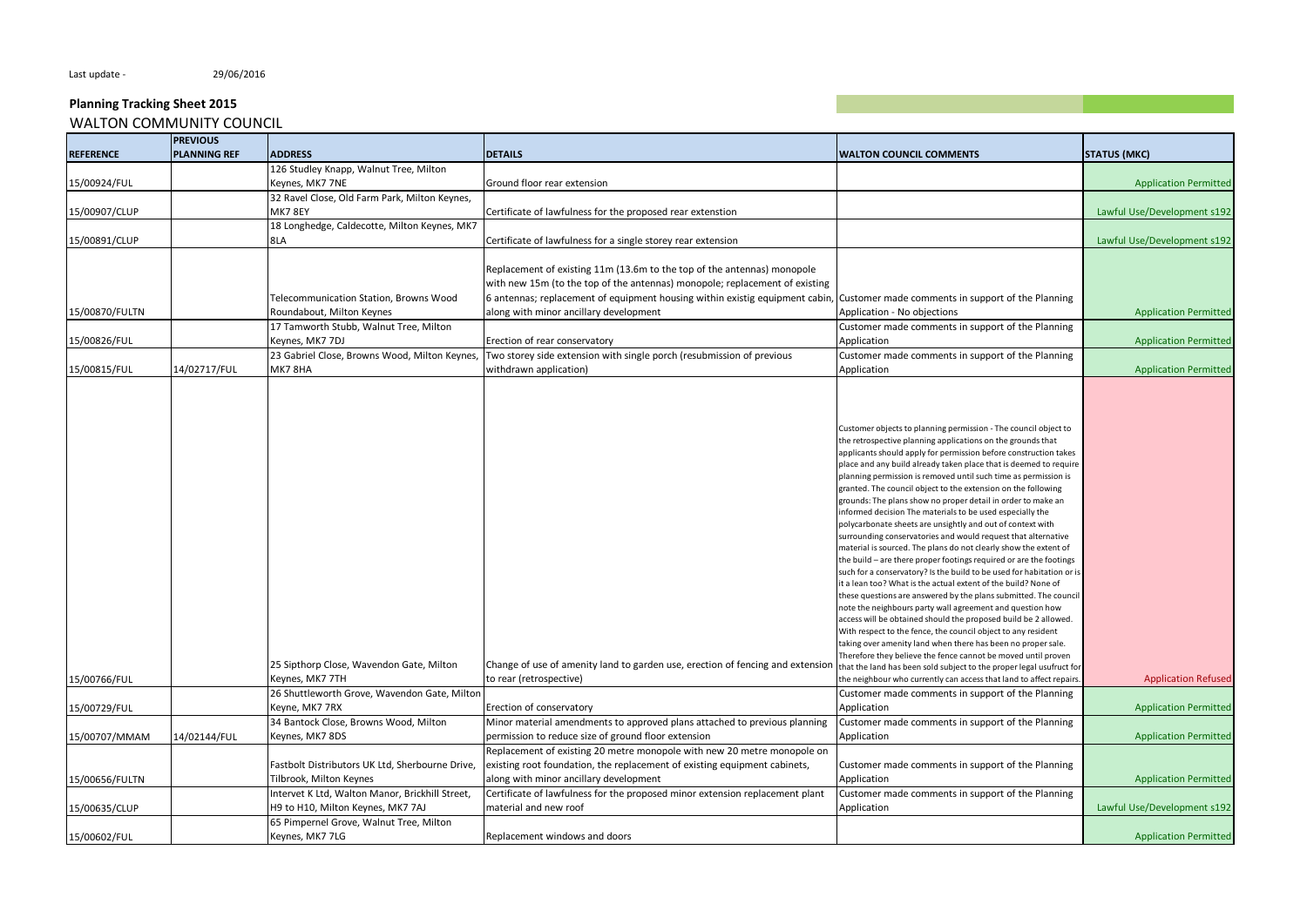Last update - 29/06/2016

#### **Planning Tracking Sheet 2015** WALTON COMMUNITY COUNCIL

**REFERENCE PREVIOUS PLANNING REF ADDRESS DETAILS WALTON COUNCIL COMMENTS STATUS (MKC)** 15/00597/FUL 14 Long Ayres, Caldecotte, Milton Keynes, MK7 Two storey rear extension and part garage conversion Customer made comments in support of the Planning Application Application Permitted 15/00588/FUL 23 Tamworth Stubb, Walnut Tree, Milton Keynes, MK7 7DJ Demolition of existing bungalow and erection of 2 detached 4 bed dwellings with garages Customer objects to planning permission - While we cannot find any reason in planning to object to the application, Walton community Council are very sympathetic and supportive of the neighbours comments regarding this application as representing over development within the site. This design does not fit in with the existing surrounding developments and is, in the parish council's view, not the appropriate density for the residential area based on the existing surrounding development. It is especially sad when an application for 2 bungalows was scrubbed in favour of 2 large and dominant properties that will overcrowd the plot and not be in keeping with the design code that exists. The contraction of the contraction Permitted and the contraction Permitted and the contraction Permitted and the contraction Permitted and the contraction Permitted and the contraction Permitted and the contra 15/00561/FUL 14/02355/FUL 41 Heybridge Crescent, Caldecotte, Milton Keynes, MK7 8HN Single storey front and rear extensions and partial garage conversion The customer objects to planning permission - The council object to this proposed development on the following grounds: - The front extensions and build are not in keeping with the streetscene. - The entire proposed build constitutes over development of the plot. - There will be insufficient parking available. Currently there is only space for 2 cars so a 3rd car space that is necessary is not viable. If this proposed development was allowed to go ahead it would mean that cars used by the extra guests or residents of the house will be forced out onto the street which is already very busy providing access to nursery and business park. - The council also wish that the comments and objections of the local neighbours be taken into account and that the site is visited to see the actual impact the proposed build would have. Application Refused 15/00559/FUL 12 Boyce Crescent, Old Farm Park, Milton Keynes, MK7 8PF **Part single and part two storey side and rear extensions** Customer made comments in support of the Planning Application **Application Application Application** Permitted 15/00525/FUL St Annes House, Caldecotte Lake Drive, Caldecotte, Milton Keynes, MK7 8JU Removal of existing single storey reception and replacement two storey extension and relocation of bin store and the store Application Permitted Application Permitted Application Permitted 15/00432/FUL 77 Hindermith Gardens, Old Farm Park, Milton Keynes, MK7 8PW Spontage extension over existing garage and two storey rear extension Application Permitted Application Permitted 15/00429/FUL 38 Tallis Lane, Browns Wood, Milton Keynes, MK7 8DZ Two storey side and single storey rear extension Customer made comments in support of the Planning Application - No objections and a set of the Application Permitted 15/00421/CLUP 11 Rackstraw Grove, Old Farm Park, Milton Keynes, MK7 8PZ Certificate of lawfulness for single storey rear extension Customer made comments neither objecting to or supporting the Planning Application - No objections as already erected. Lawful Use/Development s192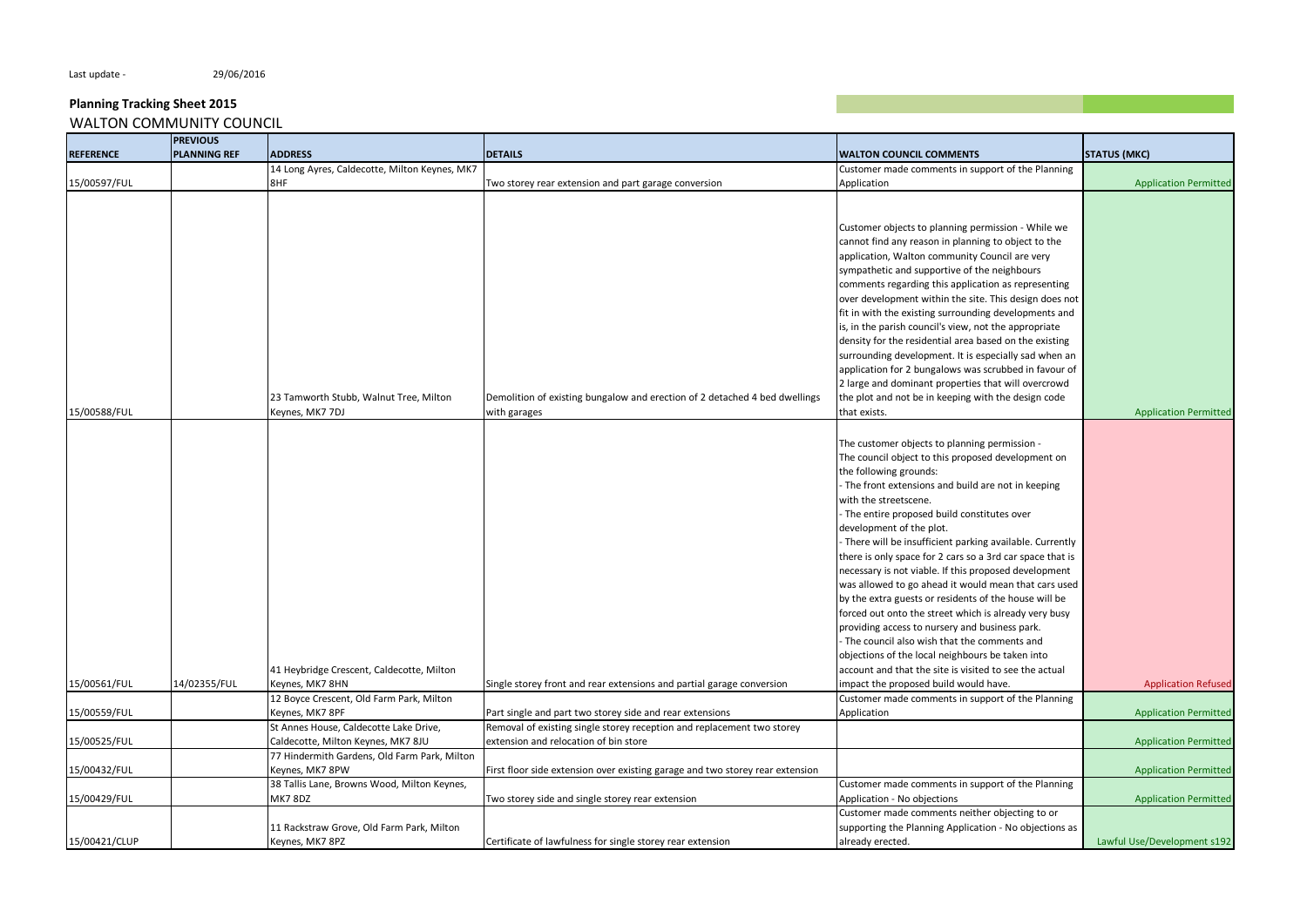|                  | <b>PREVIOUS</b>     |                                                                                      |                                                                                                                                    |                                                          |                                        |
|------------------|---------------------|--------------------------------------------------------------------------------------|------------------------------------------------------------------------------------------------------------------------------------|----------------------------------------------------------|----------------------------------------|
| <b>REFERENCE</b> | <b>PLANNING REF</b> | <b>ADDRESS</b>                                                                       | <b>DETAILS</b>                                                                                                                     | <b>WALTON COUNCIL COMMENTS</b>                           | <b>STATUS (MKC)</b>                    |
|                  |                     | 43 Holst Crescent, Old Farm Park, Milton                                             |                                                                                                                                    | Customer made comments in support of the Planning        |                                        |
| 15/00398/FUL     |                     | Keynes, MK7 8QN                                                                      | Replacement of existing conservatory to rear                                                                                       | Application - No objections                              | <b>Application Permitted</b>           |
|                  |                     |                                                                                      |                                                                                                                                    |                                                          |                                        |
|                  |                     | Walton Manor, Brickhill Street, Milton Keynes,                                       | New waste water treatment plant, two brine tanks and one glass crusher, each Customer made comments neither objecting to or        |                                                          |                                        |
| 15/00385/FUL     |                     | MK7 7AJ                                                                              | with binded enclosures and canopies; associated access roads and service yards supporting the Planning Application - No objections |                                                          | <b>Application Permitted</b>           |
|                  |                     | 1 Groundsel Close, Walnut Tree, Milton Keynes,                                       |                                                                                                                                    |                                                          |                                        |
| 15/00339/FUL     |                     | MK7 7NT                                                                              | Two storey side extension and single storey front porch                                                                            |                                                          | <b>Application Withdrawr</b>           |
|                  |                     | 5 Mapledurham, Caldecotte, Milton Keynes,                                            |                                                                                                                                    |                                                          |                                        |
| 15/00276/FUL     |                     | <b>MK7 8HG</b>                                                                       | Two storey side and single storey rear extension                                                                                   |                                                          | <b>Application Permitted</b>           |
|                  |                     |                                                                                      |                                                                                                                                    |                                                          |                                        |
|                  |                     | 9 Ravel Close, Old Farm Park, Milton Keynes,                                         | Variation of condition 1 (approved plans) attached to previous planning                                                            | Customer made comments neither objecting to or           |                                        |
| 15/00234/MMAM    | 14/00746/FUL        | <b>MK7 8EY</b>                                                                       | permission to amend site plan                                                                                                      | supporting the Planning Application - No objections      | <b>Application Permitted</b>           |
|                  |                     |                                                                                      |                                                                                                                                    |                                                          |                                        |
|                  |                     | 16 Ireland Close, Browns Wood, Milton Keynes,                                        |                                                                                                                                    | Customer made comments neither objecting to or           |                                        |
| 15/00210/FUL     |                     | MK7 8EQ                                                                              | Demolition of conservatory and erection of two storey rear extension                                                               | supporting the Planning Application - No objections      | <b>Application Permitted</b>           |
|                  |                     |                                                                                      |                                                                                                                                    |                                                          |                                        |
|                  |                     | 53/55 Studley Knapp, Walnut Tree, Milton                                             | Tree Preservation order consent to reduce top of 1 x Ash tree by approx 1m                                                         | Customer made comments neither objecting to or           |                                        |
| 15/00169/TPO     |                     | Keynes, MK7 7LX                                                                      | and trim branches near to houses by approx 0.6m                                                                                    | supporting the Planning Application - No objections      | <b>Tree Preservation Order Consent</b> |
|                  |                     | 42 Tatling Grove, Walnut Tree, Milton Keynes,                                        | Non material amendments to previous planning permission for enlargement of                                                         |                                                          |                                        |
| 15/00149/NMA     | 14/00558/FUL        | MK7 7EQ                                                                              | proposed front porch                                                                                                               |                                                          | <b>Application Permitted</b>           |
|                  |                     |                                                                                      |                                                                                                                                    |                                                          |                                        |
|                  |                     | 19 Protheroe, Field, Old Farm Park, Milton                                           |                                                                                                                                    | Customer made comments neither objecting to or           |                                        |
| 15/00053/FUL     |                     | Keynes, MK7 8QS                                                                      | Conversion of loft with front and rear dormers and raise roof height                                                               | supporting the Planning Application - No objections      | <b>Application Permitted</b>           |
|                  |                     | 20 Tamworth Stubb, Walnut Tree, Milton                                               |                                                                                                                                    |                                                          |                                        |
| 15/00026/DEMNOT  |                     | Keynes, MK7 7DD                                                                      | Notification of proposed demolition of dilapidated outbuildings                                                                    |                                                          | Approval not Required                  |
|                  |                     |                                                                                      |                                                                                                                                    |                                                          |                                        |
|                  |                     |                                                                                      |                                                                                                                                    | Walton Community Council are concerned that the          |                                        |
|                  |                     |                                                                                      |                                                                                                                                    | proposed development may be in breach of the Party       |                                        |
|                  |                     |                                                                                      |                                                                                                                                    | Wall Act. Please could we have carification of any Pary  |                                        |
|                  |                     |                                                                                      |                                                                                                                                    | Wall Regulations. If the above does result in this being |                                        |
|                  |                     |                                                                                      |                                                                                                                                    | a legal matter, we would strongly recommend that         |                                        |
|                  |                     |                                                                                      |                                                                                                                                    | this be resolved before the application proceeds.        |                                        |
|                  |                     | 4 Cook Close, Walton Park, Milton Keynes, MK7                                        |                                                                                                                                    | please could Walton Community Council arrange a site     |                                        |
| 15/00014/FUL     |                     | 7JA                                                                                  | Single storey rear extension and first floor extension over garage                                                                 | inspection                                               | <b>Application Permitted</b>           |
|                  |                     |                                                                                      |                                                                                                                                    |                                                          |                                        |
|                  |                     | 36 Sullivan Crescent, Browns Wood, Milton                                            |                                                                                                                                    | Customer made comments neither objecting to or           |                                        |
| 15/00006/FUL     |                     | Keynes, MK7 8DN                                                                      | Two storey side extension and replace conservatory roof with tiles                                                                 | supporting the Planning Application - No objections      | <b>Application Permitted</b>           |
|                  |                     |                                                                                      |                                                                                                                                    |                                                          |                                        |
|                  |                     |                                                                                      | Proposed new four car garage block and private workshop to replace existing                                                        |                                                          |                                        |
|                  |                     |                                                                                      | dilapidated garage and storage, consisting of a single storey structure with a                                                     |                                                          |                                        |
|                  |                     |                                                                                      | pitched roof on timber frame and 1.5 storeys over car bays 1 and 2 with roof                                                       |                                                          |                                        |
|                  |                     | Walton College, 20 Tamworth Stubb Walnut                                             | void to be used for cinema and games room, access to the non habitual space                                                        |                                                          |                                        |
| 14/02904/FUL     |                     | Tree, Milton Keynes, MK7 7DD                                                         | will be via external treated timber staircase                                                                                      |                                                          | <b>Application Permitted</b>           |
|                  |                     | Cobra House, Wavendon Business Park,<br>Ortensia Drive, Wavendon Gate Milton Keynes, |                                                                                                                                    |                                                          |                                        |
|                  |                     |                                                                                      | Certificate of lawfulness for proposed continued use as an office (Use Class                                                       | Customer made comments neither objecting to or           |                                        |
| 14/02855/CLUP    |                     | <b>MK17 8LX</b>                                                                      | B1(a)                                                                                                                              | supporting the Planning Application - No objections      | Lawful Use/Development s192            |